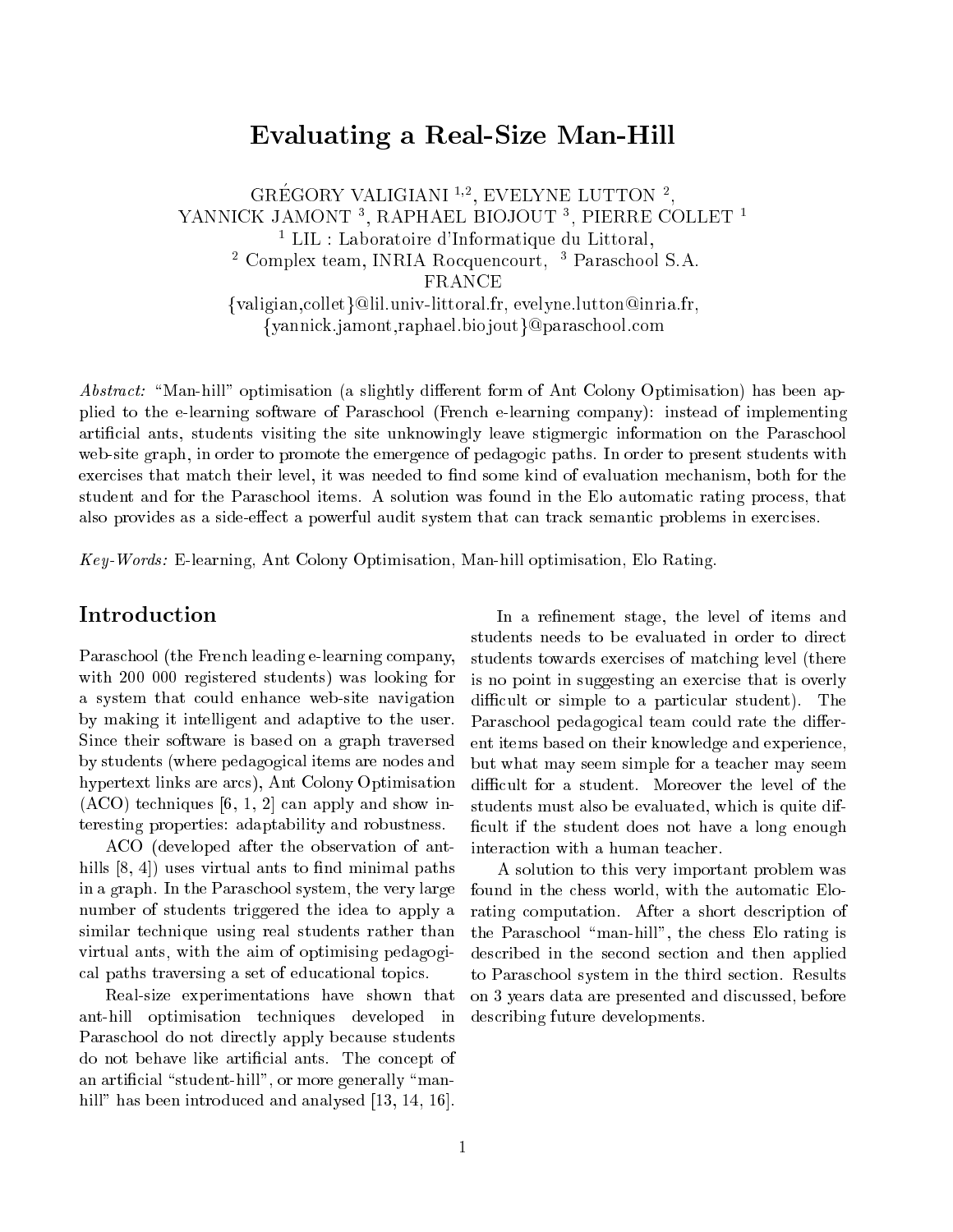#### The Paraschool "man-hill"  $\mathbf{1}$

#### 1.1The goal

The Paras
hool e-learning software is used in Fren
h s
hools or by individual students at home over the internet. Connected students have acess to thousands of pedagogi items (know-hows, lessons, drills) that were originally deterministi
ally related by hypertext links.

The aim of the presented work is twofold:

- 1. find the best succession of items to maximise learning,
- 2. and insert some intelligen
e into the system so that different students have a different view of the Paraschool software.

#### $1.2$ Differences between humans and ants

The first idea was to use Ant Colony Optimisation (ACO) sin
e the two main features of this te
hnique are robustness and adaptibility. Rather than using arti
ial ants as in ACO, the very large number of users makes it possible to use them directly to release artificial pheromones on the graph, depending on how they validated an item (success or failure). This stigmergic information can then be used by other students to choose their way on the different possible pedagogi
al paths.

Developing an ant colony optimisation technique using human students on the Paras
hool graph has however led to the on
lusion that hu-The two main differences are the uneven students' activity over time and the need of individuality for ea
h student. Then, the standard ACO paradigm does not work straight out of the box. The concept of "man-hill" optimisation has therefore been introduced, since what started with a couple of workarounds is now a distin
t model with its own features, that can be reused in other different websites, provided that they are visited by a sufficient number of human users.

Emergent processes are still mostly unconscious in human societies: many structures have emerged over the Internet without any lear design. Studying the behaviour of our "man-hills" could allow to harness this power to optimise desired features.

#### 1.3Man-hill optimisation

The solution found to tackle the uneven activity during holidays, for instance, is to use an evaporation pro
ess that is not based on time, but on visits, that we call *erosion*. Erosion occurs on all arcs leaving from an item only when a user validates the item. This erosion (rather than evaporation) could also be used on ACO problems that are fa
ed with uneven a
tivity.

The need for individuality is dealt thanks to introduction of multiplicative pheromones, that only belong to a particular student (unlike the cumulative pheromones that bear stigmergi information accessible to all the individuals of the colony).

Standard umulative pheromones allow optimal paths to emerge, while multipli
ative pheromones applied on umulative pheromones allow to bias the choice for a particular individual.

A further refinement allowing to tailor the system for a specific student is to take into account the level of the student, and direct him towards exercies he has a reasonable han
e to solve. In order to achieve this, one must find a way to rate the drills and the students.

## Usage of an Elo rating s
heme in and interactive the system of the system of  $\mathcal{L}_{\mathcal{A}}$

One could think of several ways to rate the respective difficulty of a drill and the proficiency of a student. The first idea that comes to mind is to ask the tea
hers who wrote the item to rate it on a s
ale going from easy to diÆ
ult, but this is error-prone be
ause it depends on the judgement of the tea
her, and on the level of the student that is fa
ed with the drill.

A mu
h better system would be an automati rating pro
ess for both items and students, but su
h a thing is terribly difficult to calibrate. The chosen solution was to use a very refined system called the  $ELO$  rating [19], that has been used in the Chess ommunity for the last 50 years, where individuals ompete with ea
h other on a regular basis.

This system takes into account specific difficulties, su
h as the fa
t that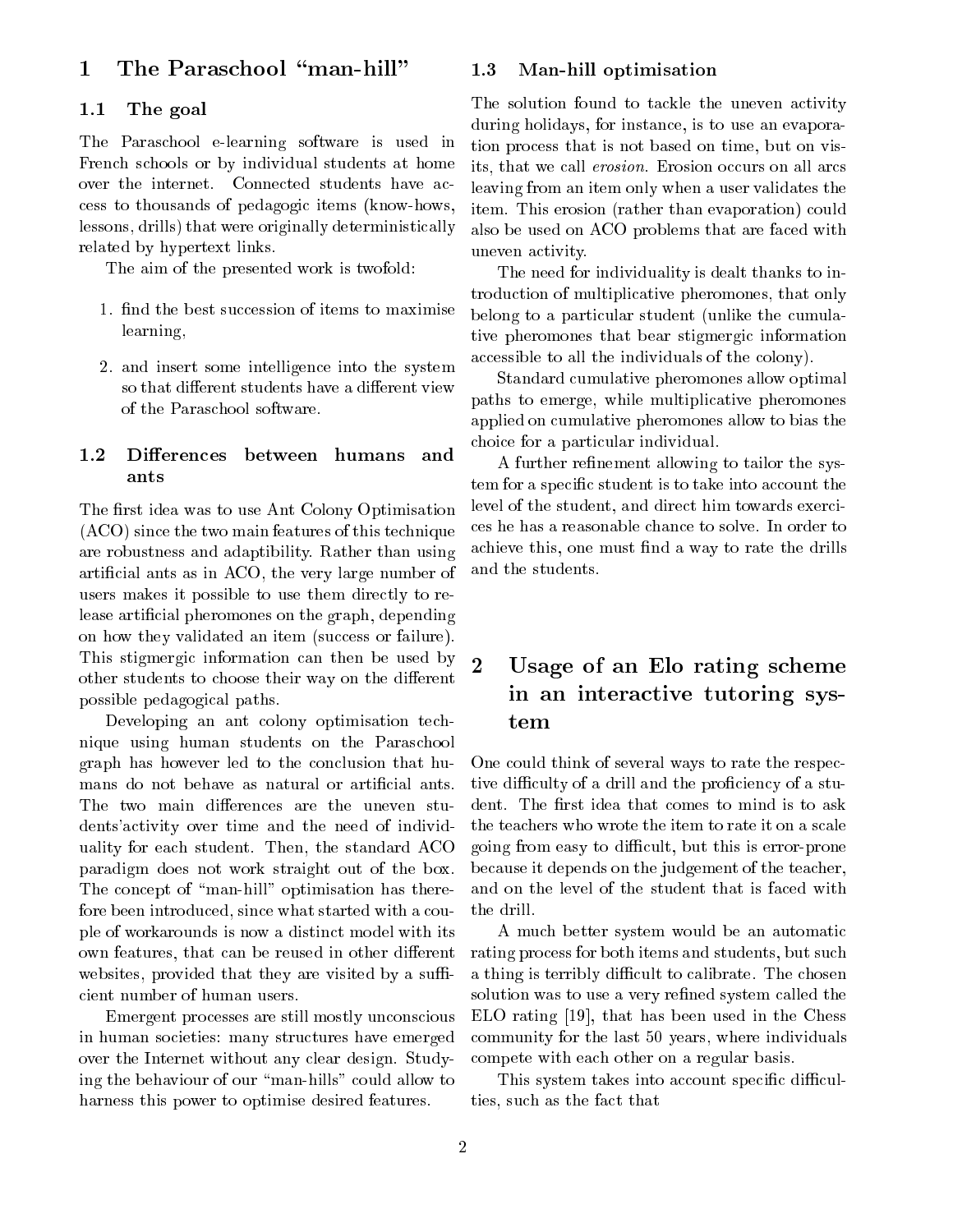- 1. human abilities hanges over time due to learning and aging,
- 2. performances can fluctuate punctually (a ompetitor may be impaired if he is ill during the ompetition),
- 3. there is a massive turnover of parti
ipants (some people may stay in the system for a very short while only).

At the end of the fifties, a mathematician, A. E. Elo [19], developed a chess rating system, based on the Thursone Case V Model [18] which has been adopted by hess federations worldwide. His rating system was not the first one to be tried; the first rating list was published in Germany by Hösslinger, according to the Ingo system $[20]$ . However the Elo-system was much more successful, due to the fact that rating-differences between two competitors  $(s_i - s_j)$  and mutual winning chances are much more learly related in this system than in any other.

#### 2.1Rating update

The equation  $S_i(t + 1) = S_i(t) + K(R_{ij} - R_{ij_e})$  describes how an original rating  $S_i(t)$  is updated as a the experiment of the experiment of the experiment  $\mathcal{L}_{t}$  is the experiment of  $\mathcal{L}_{t}$ rated players, one can logically expect the stronger to win over the weaker. The expected outcome is alled Rije . However, the real out the second out that  $\sigma$  is a second  $R_{ij}$  may be different, for reasons quoted above.

 $\mathbf{r} = \mathbf{r} \cdot \mathbf{r}$  and  $\mathbf{r} = \mathbf{r} \cdot \mathbf{r}$  and  $\mathbf{r} = \mathbf{r} \cdot \mathbf{r}$  and  $\mathbf{r} = \mathbf{r} \cdot \mathbf{r}$  $\mathcal{L}$  is the ratio of  $\mathcal{L}$  (ii) and  $\mathcal{L}$  (the ratio of  $\mathcal{L}$ ) and  $\mathcal{L}$  (the ratio of  $\mathcal{L}$ ) need to be updated to reflect the outcome of the game.

The impact of the  $R_{ij}-R_{ij_e}$  difference is tuned thanks to a variable  $K$ , which represents the maximum amount of rating points that an be won in one game. A high K-fa
tor gives more weight to new results while a low value increases the influence of earlier performances. The K-factor fluctuates between 16 for great players (Elo-rate<sup>&</sup>gt; 2400) and 32 for weak ones (Elo-rate<sup>&</sup>lt; 2100).

According to the Bradley-Terry Model<sup>[18]</sup>, if the rating difference  $(S_i(t) - S_j(t))$  is known between players  $i$  and  $j$ , the expected probability of success of player  $i$  against player  $j$  can be defined as:

$$
R_{ij_e} = \frac{1}{1 + 10^{\frac{S_i(t) - S_j(t)}{400}}}
$$

This is the basi formula for the rating system of the United States Chess Federation.

In the Paraschool system, one can consider that students and exercises "compete" against each other, with the nice outcome that one can objectively ompute their respe
tive Elo rating, independently of any biases.

#### 2.2Inflation and Deflation

Sin
e the introdu
tion of the Elo-rating system in the world of Chess, the range of values has been expanding onstantly. This is mainly aused by hess tournaments be
oming in
reasingly popular, as well as the use of Elo ratings be
oming more widespread. As the amount of players in the pool in
reases, the probability of some of them being extremely weak or extremely strong increases as well. The expanding range of Elo-ratings is a normal phenomenon and does not pose any problems for the system. However, other problems arise because of:

- 1. players entering and leaving the rating pool (turnover),
- 2. and the influence of subpools on ratings.

These factor question the "integrity" of the Elo system, as they can create a general inflation or deflation of the global ratings. The integrity of the system indicates to which extent a given rating  $s_i$ reflects a same level over time, and across different subpools.

## 2.2.1 Turnover

If no new players enter or leave the pool of rated players, then every gain in rating by one player would (ideally) result in a decrease in rating by another player by equal amount. Thus, rating points would be onserved, and the average rating of all players would remain onstant over time. But, typi ally, players who enter the rating pool are assigned low provisional ratings, and players who leave the rating pool are experien
ed players who have aboveaverage ratings. The net effect is this flux of players lowers the overall average rating. Rating deflation can be defined more specially as the result of a me
hanism that auses players'ratings to de
line over time when their abilities, on average, improve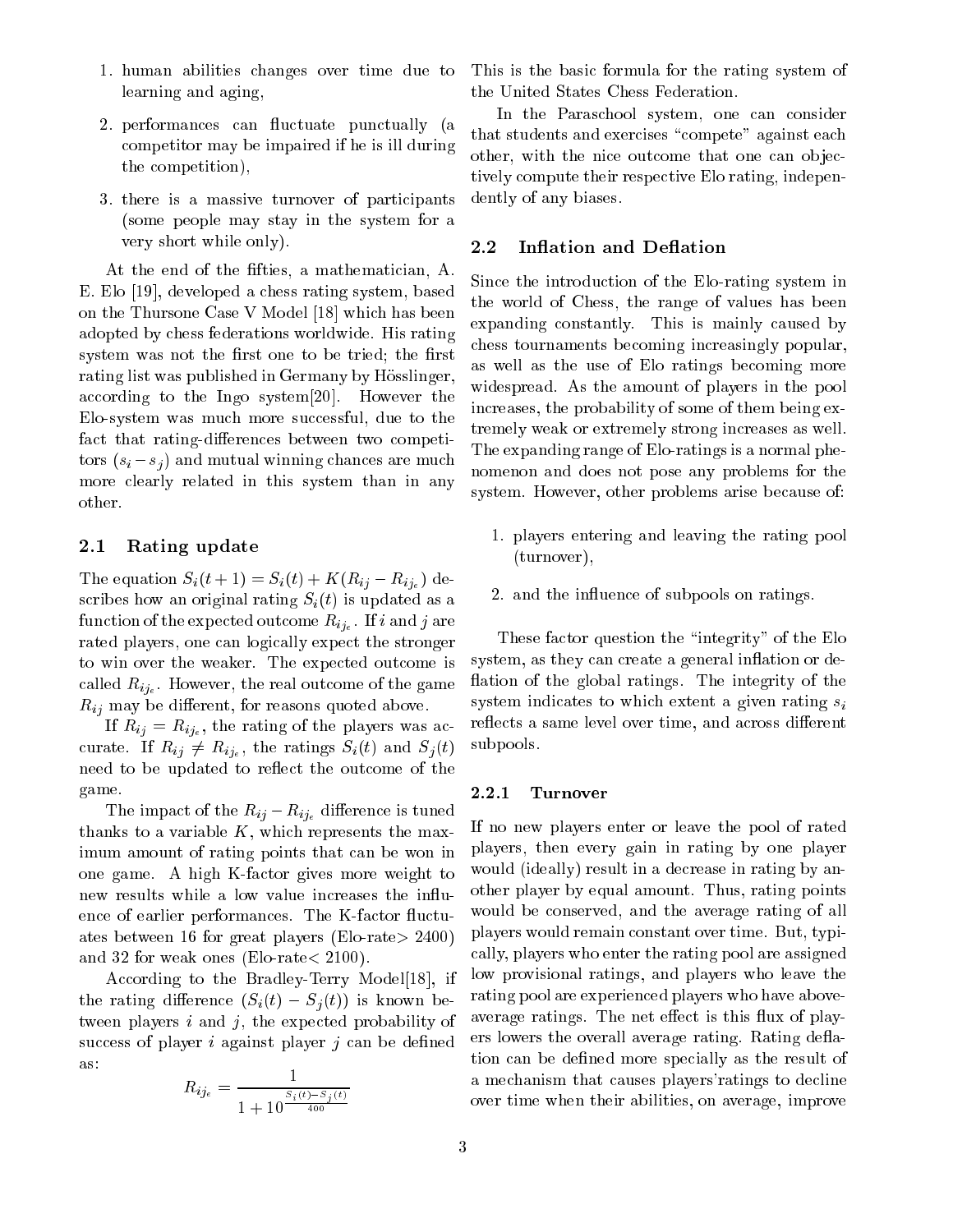over time. These players will ompete against underrated opponents who are improving, and will on average obtain lower ratings at the expense of the underrated players.

## 2.2.2 Subpools

Inflation and deflation do not only occur in the rating pool as a whole but also within subpools. A subpool is a subset of players who keep playing together over longer periods of time without mu
h onta
t with players outside their group. This results in subpools with artificially low or high ratings. Within the subpool, ratings may still have a reasonable predi
tive value, but as soon as players from a subpool enter larger tournaments, they will start winning/loosing many points quickly, until their Elo rating is readjusted with referen
e to the larger pool.

Altogether, the subpool-phenomenon shows that it is important for players to periodi
ally play against people outside of their sub-pool.

### 3 Elo ratings inside the Paras
hool System

Sin
e the algorithm works straigth out of the box, the equations and parameters are exa
tly the same in Paras
hool as in Chess Tournaments. As soon as a student rating has stabilized, appli
ations are numerous :

- 1. Students have a way to know their proficiency, and visualise their evolution.
- 2. The Paras
hool pedagogi
al team does not have to put a subjective artificial rating on ea
h item.
- 3. A very interesting side effect is that the Elo rating can tell if a drill contains a semantic or pedagogic flaw (extremely high/low rate). The Elo rating of items revealed to be an invaluable aid to the Paras
hool pedagogi
al team if onsidered as an audit system.
- 4. Finally (and that was the primary goal of the implementation of the Elo rating), the manhill system can be refined to propose items

adapted to the strength of a particular student.

# Turnover and subpools in

As in Chess, turnover in Paras
hool represents students entering or leaving the Elo rating system. These ases happen more often in the beginning/end of the s
hool year.

Normally a student should keep his account for several years. In practice, however, schools unfortunately update student lists and accounts every year leading to possible turnover and subpool on erns.



Figure 2: Average Elo Ratings and number of visits over a three years period.

## 3.1.1 Turnover in Paras
hool

On fig. 2, the number of visits clearly shows periods of ina
tivity during summer va
ations. In between, the Elo rate average of the students tends to in
rease, whi
h is a positive result (students are getting better).

The drop in the beginning of each year comes from the fact that Paraschool increased its number of students from 50 000 to 200 000 over the three years on whi
h data was olle
ted (as an be seen by the in
reasing number of visits).

Fig. 2 also shows that the Elo rate of items tends to de
rease year after year. This is be
ause to the contrary of schools (that reset student accounts every year) Paras
hool does not reset the Elo rating of items, therefore causing a constant deflation of items ratings, as students get better over the years.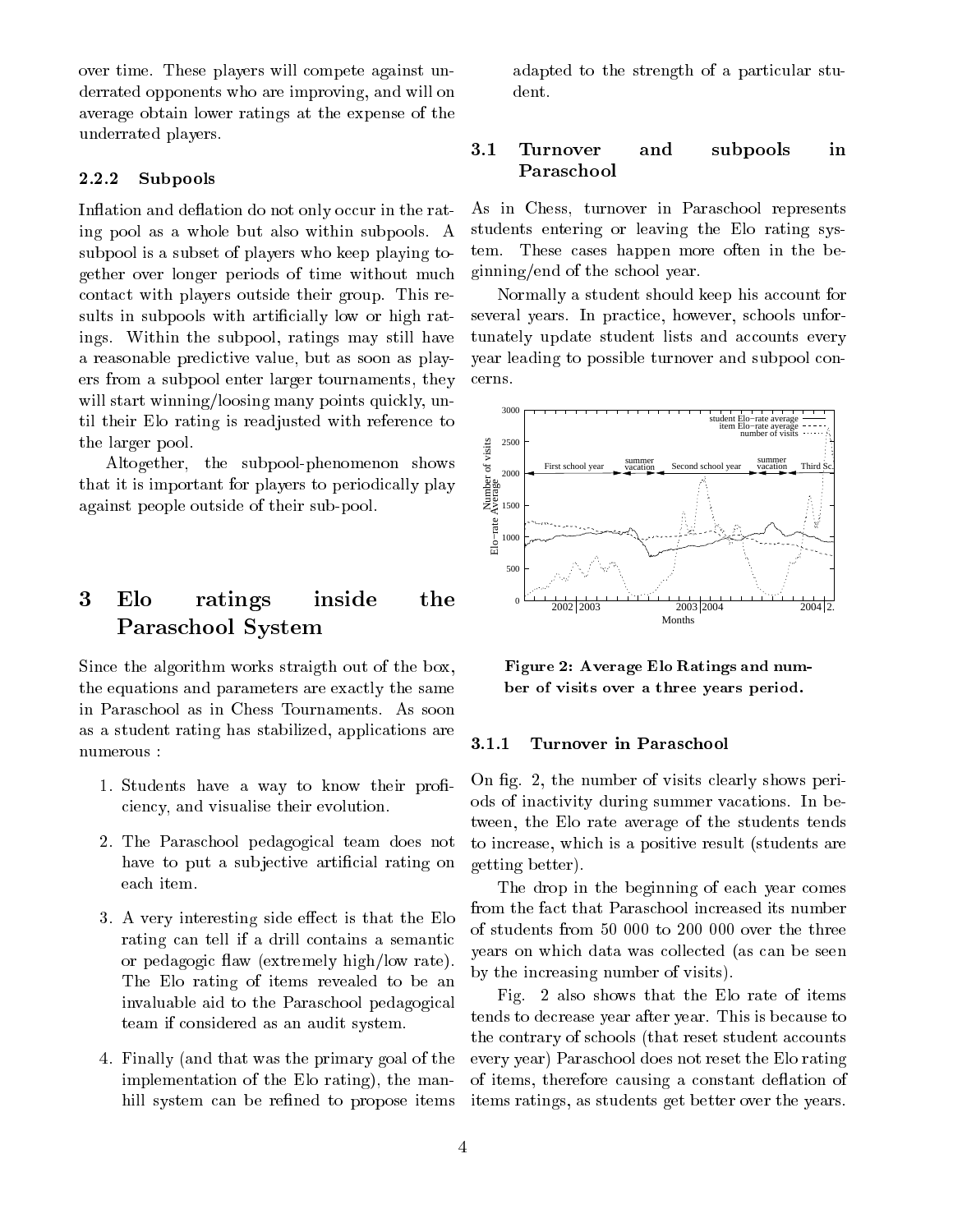## 3.1.2 Paras
hool subpools

In Chess tournaments, a player can possibly compete with any other player, even though most ompetitions are held within ountries.

In the paraschool system, it is much less so for several reasons:

- 1. An item annot ompete agains another item, and a student annot ompete against another student. This *de facto* creates two subpools of a different kind however from chess subpools where subsets of players can play exlusively within their group. The dynami
s of this environment is therefore slightly different from the chess environment.
- 2. The Paras
hool system also shows hess-like subpools, since it hosts different grades. Students in a grade will most exclusively compete with items of their grade, meaning that the rating of items of different grades may not be onsistent.

A more pre
ise analysis is ne
essary in order to understand the influence of these subpools.

### 3.2 Man-hill feedba
k and overall dif- 
ulty of the Paras
hool e-learning  $s = s + t + s$

When the Paraschool man-hill was first elaborated three years ago, the naïve conception we had of the system had us ask it to maximise success on all items, hoping that the man-hill could possibly find an optimal progression within the items allowing students to succeed all the time.

This a
tually worked too well, as paths emerged that found the shortest way to omplete a lesson, while visiting the easiest items. This was very enouraging as it showed that the man-hill was doing its job well, even though it did not exactly correspond to what the pedagogical team had in mind.

The goal was then hanged to have the system aim for items on whi
h the students would have a 60% chance of success. The idea of the pedagogical team for this 60/40 rate was that it is ne
essary to fail periodically, in order to learn something. However, it was onsidered as en
ouraging if students could nevertheless succeed 60% of the times (rather than aiming for a  $50\%$  chance of success).

Of course, this  $60/40$  rate of success can only be attained if the students hoose to follow the manhill suggestions (indicated by a small ant on the graphi interfa
e). Students who de
ide not to follow the hint are confronted with exercises of various difficulty.

A nice confirmation that things are happening according to the plans comes with the inspection of the difference in Elo between students and exer
ises during a onfrontation, depending on the hosen navigation mode (
f. Fig 3).

This graph shows two phases. After a short unstable period (
orresponding to the time needed by the man-hill to globally find paths corresponding to a  $60/40$  chance of success over visited items), in average, the man-hill system suggests items that have a 200 Elo difference with students. The very satisfying thing is that the Elo equation says that a 200 Elo rating difference means that the stronger of the opponents (the student in this ase) has a 60% probability to win the game, whi
h exa
tly orresponds to the goal set for the man-hill.



Figure 3: Cumulative difference between student rating and item rating.

#### $\overline{\mathbf{4}}$ **Conclusion**

The Elo rating system has been onstantly used in the Chess tournament environment for the last 50 years, despite the imperfe
tions of the method. In the Paras
hool software, Elo rating of items and students provides a very interesting and useful pie
e of information, allowing students to have an idea of their level in the Paras
hool system and follow their progression while at the same time providing the pedagogi
al team with a high quality feedba
k on the ontents and relevan
e of proposed drills.